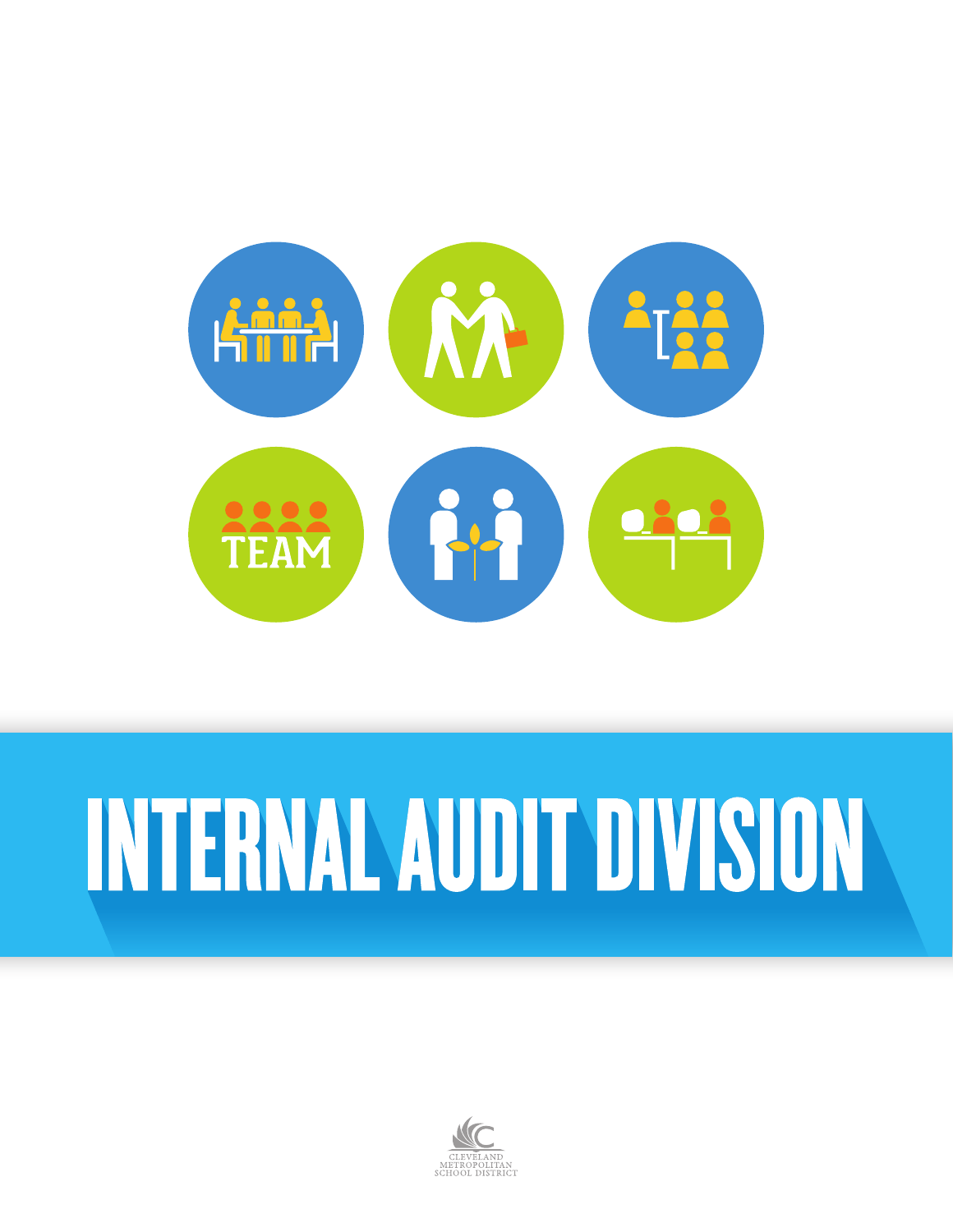## WHAT IS INTERNAL AUDIT?

Created by the Cleveland Board of Education in 1983, the District's Internal Audit Division provides independent and objective audits, risk assessments and consulting services to the Board, the Audit Committee and Management. Internal Audit promotes compliance, strong internal controls and efficient and effective programs. Internal audits are conducted at the request of management or in cases of suspected misconduct.

The Internal Audit Division has identified over \$124 million in savings options and restitutions since 2003. The 10-year average estimated annual rate of return for fiscal years 2006-2015 is 82.14%.

#### **+ The audits:**

- evaluate the efficiency and effectiveness of departments and programs,
- assess the accuracy of reports and management information,
- test controls to help prevent fraud, waste and abuse,
- and review compliance with laws and regulations.

The Director of Internal Audit reports directly to the Board of Education, maintaining the independence necessary to ensure the accountability and integrity of audits. The Director also reports to the Chief Financial Officer for day-to-day administrative purposes and seeks guidance, counsel and advice from the Chief Executive Officer.

The Director has unrestricted access to District data and records, provides the Audit Committee with information necessary to fulfill its responsibilities, works with independent auditors and representatives of the state auditor and administers the District's fraud hotline.

#### **+ Larry Johnston, CPA, CGMA, Executive Director**



Larry joined the District as internal audit manager in August 2001 and was promoted to executive director in May 2006. Before joining the District, he worked for the Ohio Auditor's Office. Larry's experience includes conducting and managing financial statements, compliance and special audits of state and local government units, including the City of Cleveland, Gateway Economic Development Corp., Cuyahoga Metropolitan Housing Authority, Greater Cleveland Regional Transit Authority and Cleveland schools. He also participated in a performance audit of Cleveland schools.

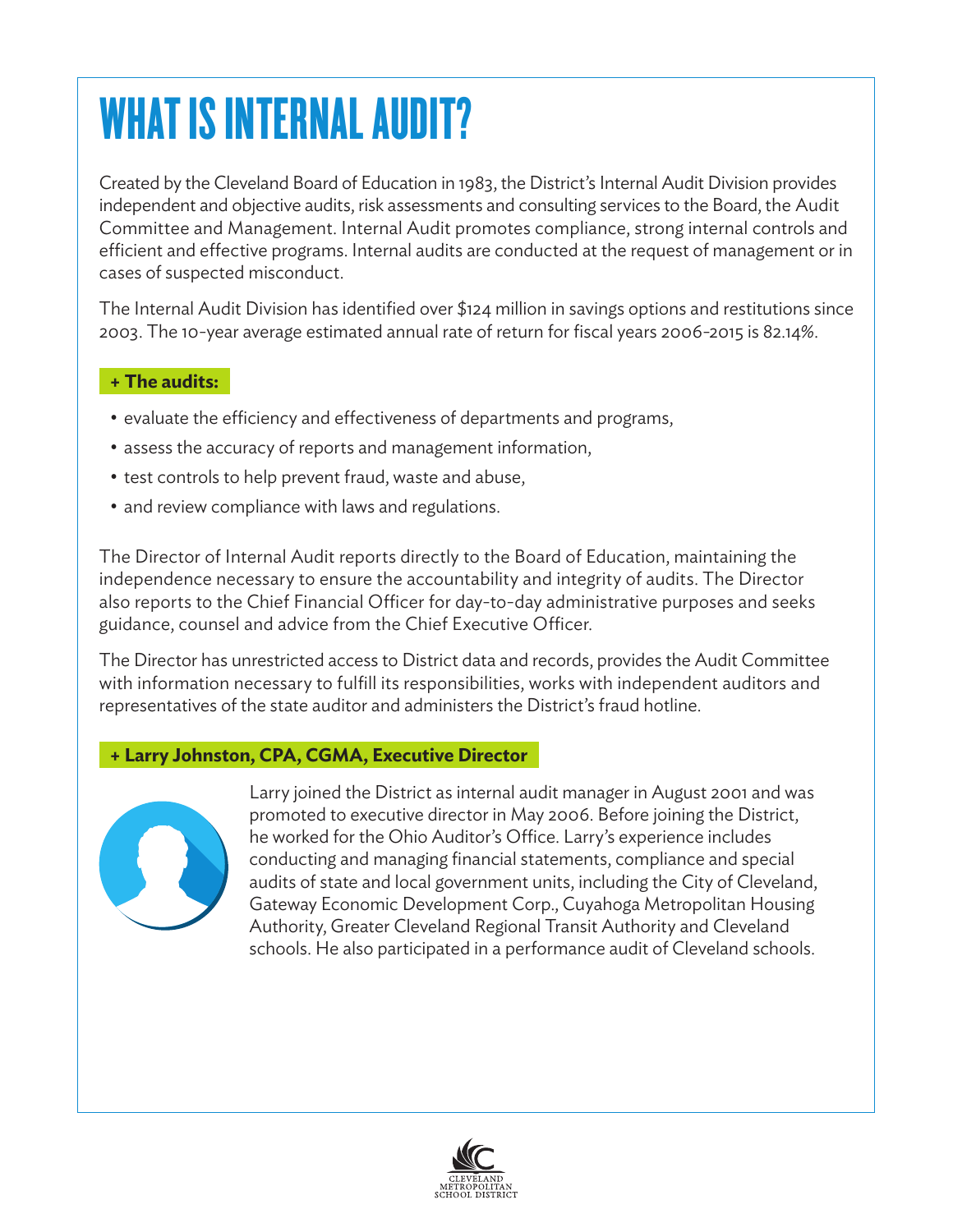## HOW TO REPORT MISCONDUCT

The Internal Audit Division regularly receives and accepts requests for internal audits. INTERNAL AUDIT WILL KEEP ALL REQUESTS CONFIDENTIAL UNLESS LEGALLY REQUIRED TO DISCLOSE INFORMATION.

Determining the importance a request requires discussing the risk or exposure to the District. The internal auditor will discuss the project with the individual who made the request to obtain information about project goals and expectations.

Before deciding whether to accept a request, the internal auditor must evaluate the benefits that may result, the risk of not accepting the project and the impact the project will have on the current year audit work plan.

If Internal Audit is unable to accept the project, efforts will be made to identify an alternative source of assistance, schedule the project at a later time or include the request in a routine audit.

District employees who want to report suspected misconduct or irregularities should notify their immediate supervisor, manager, principal, director or chief or contact Internal Audit personnel, a professional standards officer (Safety and Security) or the Law Department.

#### **+ Examples of misconduct:**

- Violation of federal or state laws and regulations
- Violation of District Board policy or regulations
- Waste or loss of public funds
- Dishonest or fraudulent acts that result in financial loss to the District
- Forgery or alteration of records or documents
- Misappropriation of funds, supplies, furniture, equipment or other assets
- Irregularity in handling or reporting cash transactions
- Use of District facilities or equipment for personal gain

To request an audit, call 216.838.0036 or complete the Request for Internal Audit Services Form found at <http://bit.ly/1MGUtWJ>, and send an email to Larry Johnston at: [Larry.Johnston@ClevelandMetroSchools.org](mailto:Larry.Johnston%40ClevelandMetroSchools.org?subject=Internal%20Audit%20Request)

To report fraud, call 216.838.9999 or visit the Fraud Hotline section on the District's Internal Audit webpage.

Additional reporting details are outlined in the Board's whistleblower protection policy: <http://bit.ly/1OGQzR0>